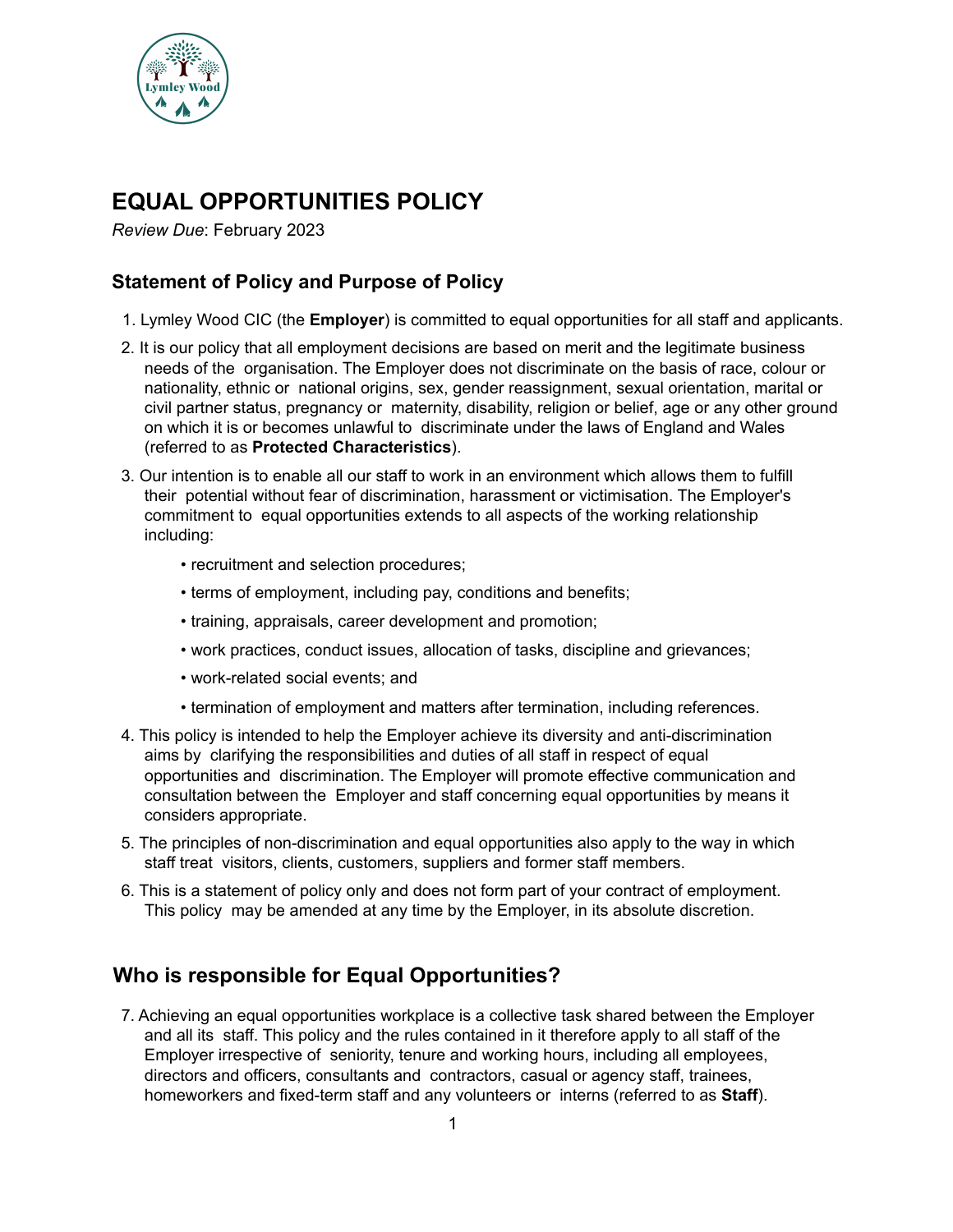

- 8. The board of directors of the Employer has overall responsibility for this policy and for equal opportunities and discrimination law compliance in the workplace and the Director has been appointed as the person with day-to-day operational responsibility for these matters.
- 9. All Staff have personal responsibility to ensure compliance with this policy, to treat colleagues with dignity at all times and not to discriminate against or harass other members of Staff, visitors, clients, customers, suppliers and former staff members. In addition, Staff who take part in management, recruitment, selection, promotion, training and other aspects of career development (referred to as **Managers**) have special responsibility for leading by example and ensuring compliance.
- 10. Managers must take all necessary steps to:
	- promote the objective of equal opportunities and the values set out in this policy;
	- ensure that their own behaviour and those of the Staff they manage complies in full with this policy;
	- ensure that any complaints of discrimination, victimisation or harassment (including against themselves) are dealt with appropriately and are not suppressed or disregarded.

### **What is discrimination?**

11. Discrimination occurs in different ways, some more obvious than others. Discrimination on the grounds of any of the Protected Characteristics is prohibited by law, even if unintentional, unless a particular exception applies.

### *Direct discrimination*

- 12. Direct Discrimination is less favourable treatment because of one of the Protected Characteristics. Examples would include refusing a woman a job as a chauffeur because you believe that women are not good drivers or restricting recruitment to persons under 40 because you want to have a young and dynamic workforce.
- 13. Direct discrimination can arise in some cases even though the person complaining does not actually possess the Protected Characteristic but is perceived to have it or associates with other people who do. For example, when a person is less favourably treated because they are (wrongly) believed to be homosexual or because they have a spouse who is Muslim.

### *Indirect discrimination*

14. Indirect discrimination arises when an employer applies an apparently neutral provision, criterion or practice which in fact puts individuals with a particular Protected Characteristic at a disadvantage, statistically and this is unjustified. To show discrimination the individual complaining also has to be personally disadvantaged. An example would be a requirement for job candidates to have ten years' experience in a particular role, since this will be harder for young people to satisfy. This kind of discrimination is unlawful unless it is a proportionate means of achieving a legitimate aim.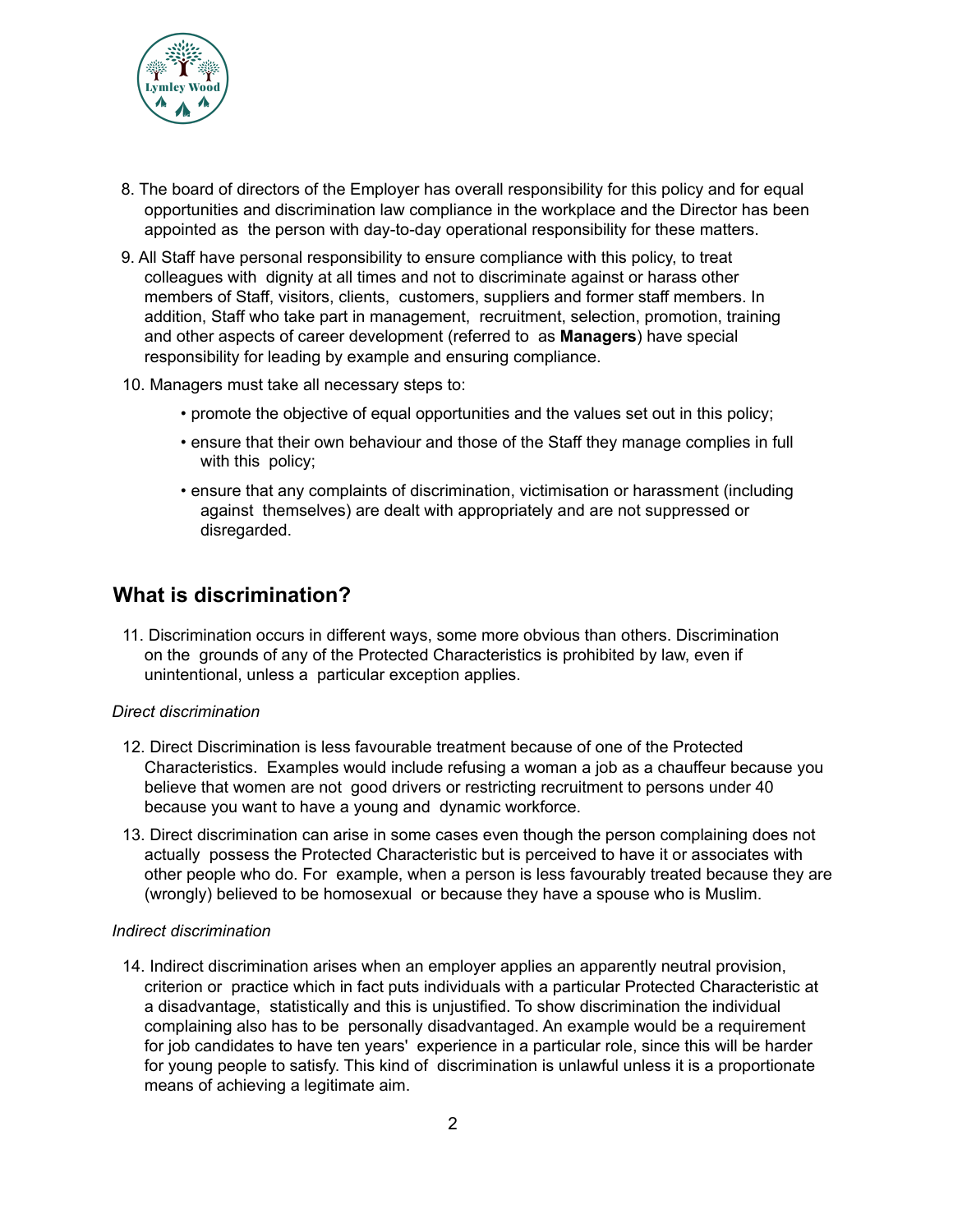

### *Victimisation*

15. Victimisation means treating a person less favourably because they have made a complaint of discrimination or have provided information in connection with a complaint or because they might do one of these things.

### *Harassment*

- 16. Harassment is:
	- unwanted conduct which is related to a Protected Characteristic and which has the purpose or effect of violating a person's dignity or creating an intimidating, hostile, degrading, humiliating or offensive environment for them: or
	- unwanted conduct which is of a sexual nature and which has the purpose or effect of violating a person's dignity or creating an intimidating, hostile, degrading, humiliating or offensive environment for them (**Sexual Harassment**); or less favourable treatment because of the rejection of or the submission to Sexual Harassment.
- 17. Harassment can arise in some cases even though the person complaining does not actually possess a Protected Characteristic but is perceived to have it (for example, when a person is harassed because they are (wrongly) believed to be homosexual) or associates with other people who possess a Protected Characteristic (for example, because they have a spouse who is Muslim).
- 18. Harassment may include:
	- use of insults or slurs based on a Protected Characteristic or of a sexual nature or other verbal abuse or derogatory, offensive or stereotyping jokes or remarks;
	- physical or verbal abuse, threatening or intimidating behaviour because of a Protected Characteristic or behaviour of a sexual nature;
	- unwelcome physical contact including touching, hugging, kissing, pinching or patting, brushing past, invading personal space, pushing grabbing or other assaults;
	- mocking, mimicking or belittling a person's disability, appearance, accent or other personal characteristics;
	- unwelcome requests for sexual acts or favours; verbal sexual advances, vulgar, sexual, suggestive or explicit comments or behaviour;
	- repeated requests, either explicitly or implicitly, for dates;
	- repeated requests for social contact or after it has been made clear that requests are

unwelcome; • comments about body parts or sexual preference;

- displaying or distributing offensive or explicit pictures, items or materials relating to a Protected Characteristic or of a sexual nature;
- shunning or ostracising someone, for example, by deliberately excluding them from conversations or activities;
- 'outing' or threatening to 'out' someone's sexual orientation (ie to make it known);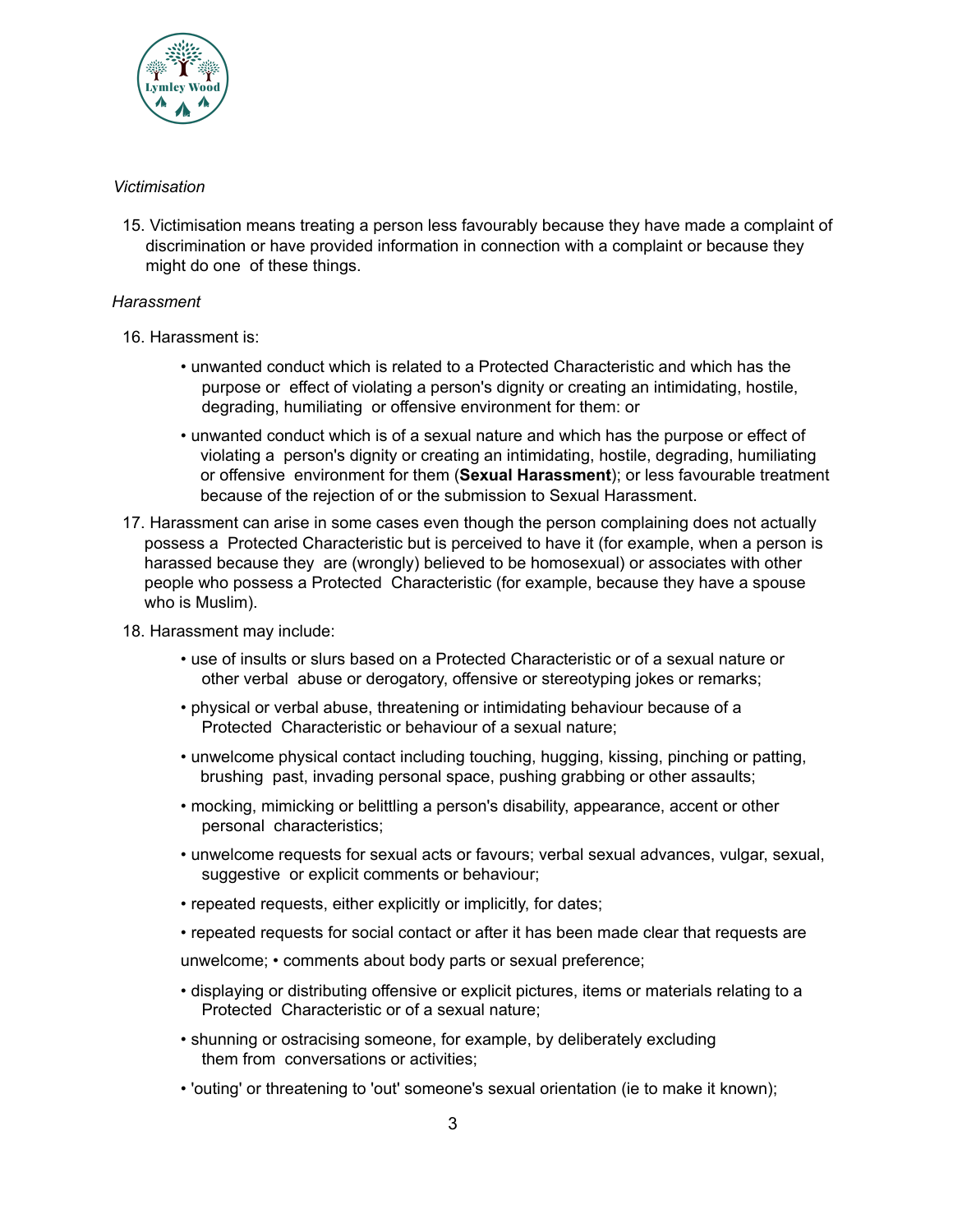

- explicit or implicit suggestions that employment status or progression is related to toleration of, or acquiescence to sexual advances, or other behaviour amounting to harassment.
- 19. Other important points to note about harassment:
	- a single incident can amount to harassment;
- behaviour that has continued for a long period without complaint can amount to harassment;
	- it is not necessary for an individual to intend to harass someone for their behaviour to amount to harassment;
	- it is not necessarily for an individual to communicate that behaviour is unwelcome before it amounts to harassment; and
	- the onus is on each individual to be certain that their behaviour and conduct is appropriate and is not unwanted and in the case of doubt, you must refrain from such conduct.

### *Disability discrimination*

20. This could be direct or indirect discrimination, and is any unjustified less favourable treatment because of the effects of a disability, and failure to make reasonable adjustments to alleviate disadvantages caused by a disability.

# **Disabled Persons**

- 21. Any Staff member who considers that they may have a disability is strongly encouraged to speak with the Director , particularly if they experience difficulties at work because of their disability so that any reasonable adjustments to help overcome or minimise difficulties can be discussed. For these purposes, disability includes any physical or mental impairment which substantially affects your ability to perform day to day activities and has lasted (or is likely to last) more than 12 months. Disclosure of this information will be treated in confidence, if you wish it to be, so far as is reasonably practicable and we will do our best to handle matters sensitively and to ensure that you are treated with dignity and with respect for your privacy.
- 22. We will consult with you about whether adjustments are needed to avoid you being disadvantaged and may ask you to see a doctor appointed by us, to advise on this. We will seek to accommodate your needs within reason. If we consider a particular adjustment unreasonable we will explain why and try to find an alternative solution.
- 23. Managers with responsibility for managing a member of Staff who they know or think to be disabled should speak to the Director to ensure that all relevant duties are complied with.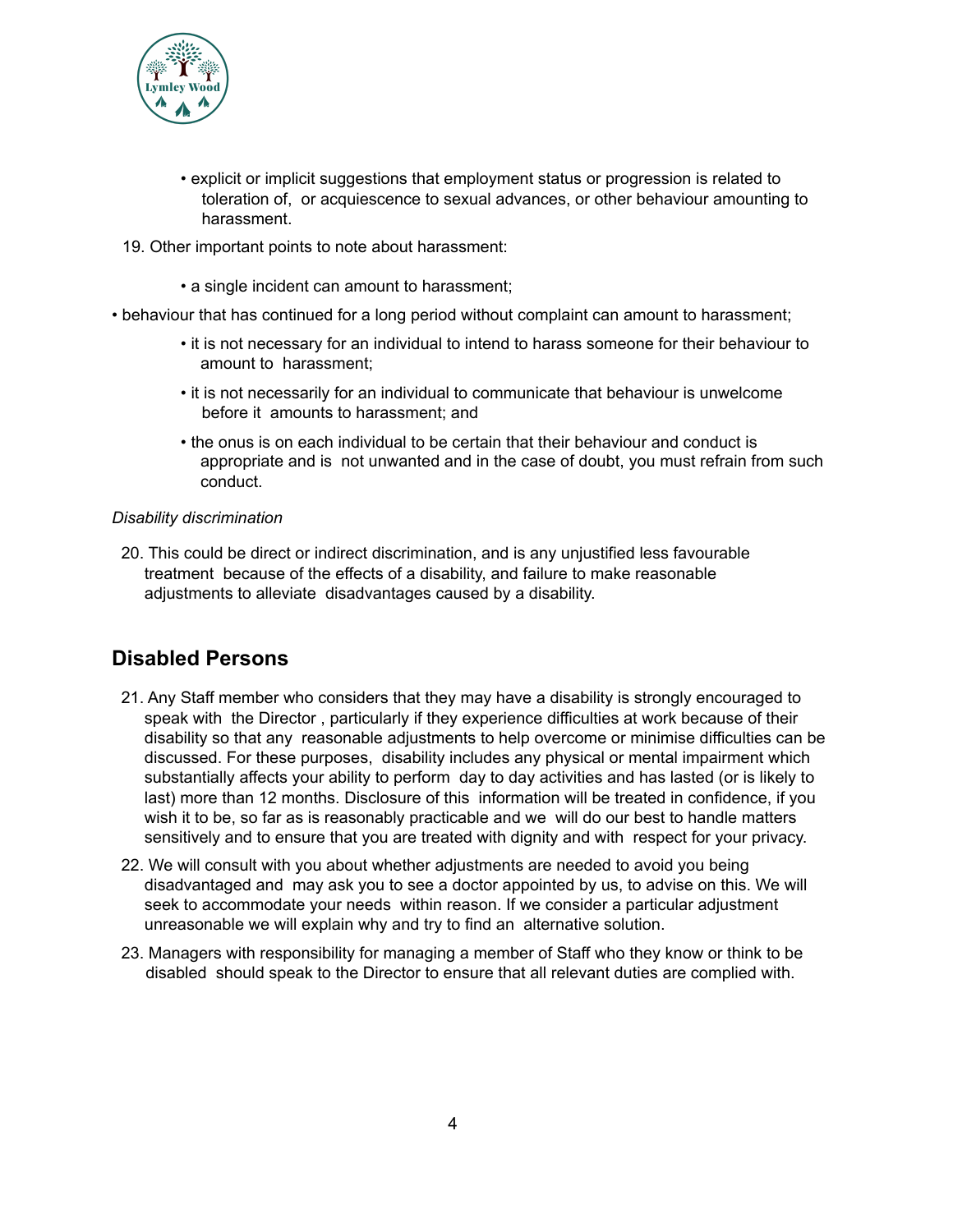

# **Making employment decisions fairly**

24. As noted above, the Employer will recruit employees and make other employment decisions concerning promotion, training, dismissal and related issues.

25. Managers should only stipulate criteria or conditions for employment decisions (including job selection, promotion and redundancy) which are based on a legitimate business need and which do not go further than is needed to satisfy that need. If you are in any doubt about whether particular criteria or conditions are indirectly discriminatory or justifiable, then please speak to the Director .

### *Recruitment*

- 26. Managers involved in recruitment must:
	- specify only recruitment criteria that are relevant to the job, reflect genuine business needs and are proportionate. More than one person should be involved in shortlisting of applicants wherever practicable;
	- ensure that vacancies are advertised to a diverse audience and try to avoid informal recruitment methods that exclude fair competition. In very rare cases, it may be legitimate and necessary to restrict recruitment to a particular role to certain groups, but it is essential that this is discussed with the Director so that appropriate steps can be taken to ensure legality;
	- review job advertisements carefully to ensure that stereotyping is avoided and that particular groups are not unjustifiably discouraged from applying;
	- not ask applicants about health or disability before a job offer is made (other than in exceptional circumstances and after having been approved by the Director ). If necessary a job offer can be expressed to be conditional upon satisfactorily passing a medical check.
	- not ask candidates about any Protected Characteristic if the question may demonstrate an intention to discriminate. For example, candidates should not be asked about current or future pregnancy, childcare or related matters; and
	- not make assumptions about immigration status based on appearance, accent or apparent nationality;
- so far as reasonably practicable, keep a written record of their reasons for relevant decisions.

27. The Employer is legally required to verify that all employees have the right to work in the UK. Prior to starting employment, all employees must produce original documents to the Employer's satisfaction, irrespective of nationality. Information about the documents required is available from the Director.

*Staff training, career development and promotion*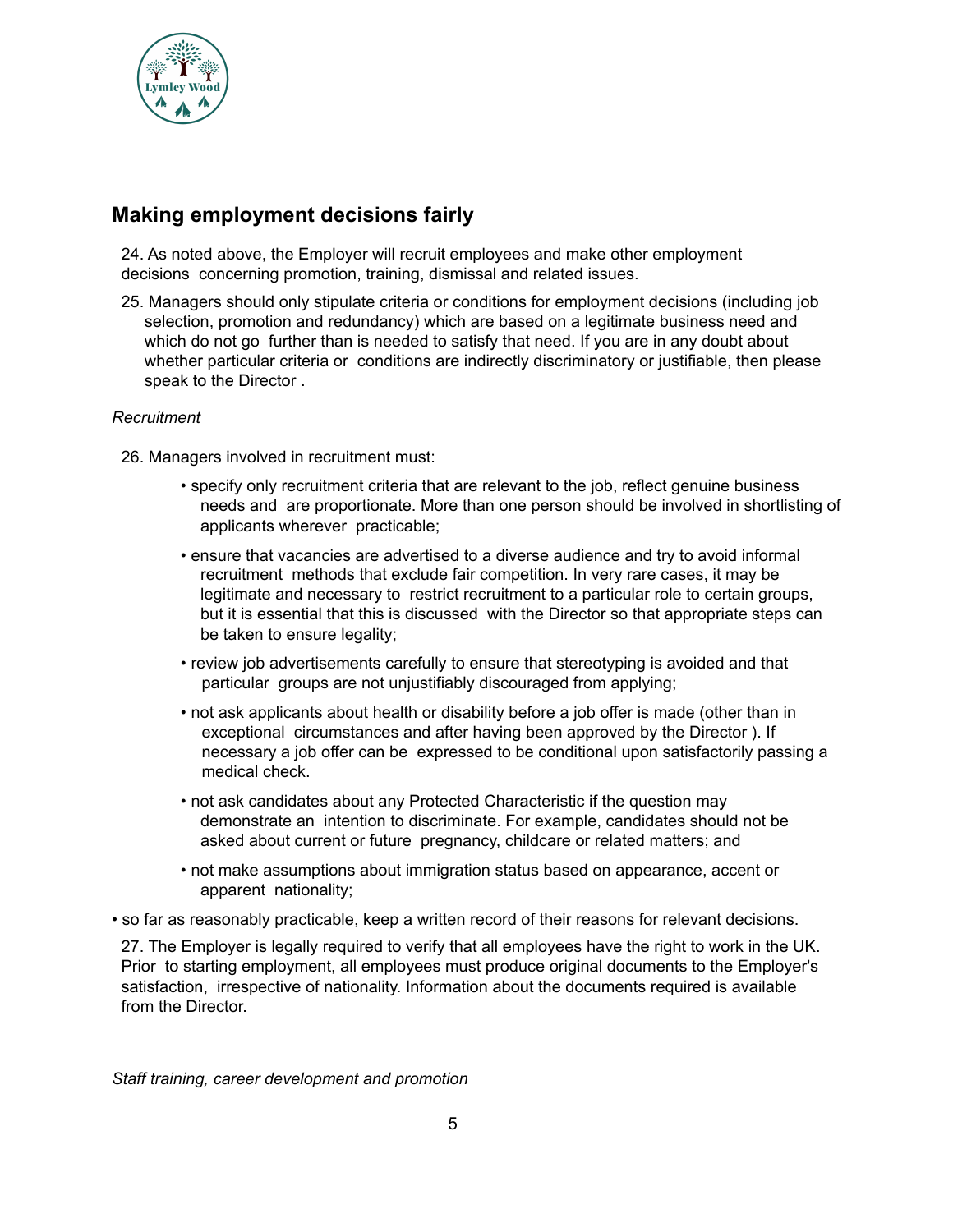

- 28. Training needs may be identified during the normal appraisal process. Appropriate training to facilitate progression will be accessible to all staff.
- 29. All promotion decisions will be made on the basis of merit and according to proportionate criteria determined by legitimate business need.

#### *Conditions of service*

30. Access to benefits and facilities and terms of employment will be kept under review to ensure that they are appropriately structured and that no unlawful barriers to qualification or access exist.

#### *Discipline and termination of employment*

- 31. Any redundancy selection criteria and procedures that are used, or other decisions taken to terminate employment, will be fair and not directly or indirectly discriminatory.
- 32. Disciplinary procedures and penalties will be applied without discrimination, whether they result in disciplinary warnings, dismissal or other disciplinary action.

#### *Discipline and termination of employment*

33. Part-time and fixed-term staff will be treated the same as full-time or permanent staff of the same position and enjoy no less favourable terms and conditions (pro-rata, where appropriate), unless different treatment is justified.

### **In the event of discrimination**

- 34. If you believe that you have been the victim of discrimination, you should follow the Employer's Grievance Procedure.
- 35. Every member of Staff has a responsibility to combat discrimination if they encounter it. Staff who observe or are aware of acts that they believe amount to discrimination directed at others are encouraged to report these to the Director .
- 36. Any grievance or report raised about discrimination will be kept confidential so far as this is practicable. We may ask you if you wish your complaint(s) to be put to the alleged discriminator if disciplinary action appears to be appropriate. In certain circumstances it may be necessary to disclose the complaint or take action even if this is not in line with your wishes, but we will seek to protect you from victimisation and, if you wish, we will seek to protect your identity. You should be aware that disciplinary action may be impossible without your co-operation or if you refuse to allow relevant information to be disclosed.
- 37. Staff who raise a complaint about or report discrimination in good faith will be protected from retaliation or victimisation. As long as you act in good faith, the fact that you have raised a complaint or report will not affect your position within the Employer, even if the complaint is not upheld. Making a false allegation deliberately and in bad faith is a misconduct offence and will be dealt with in accordance with our disciplinary policy. Any member of Staff who attempts acts of retaliation or victimisation may be subject to disciplinary action up to and including